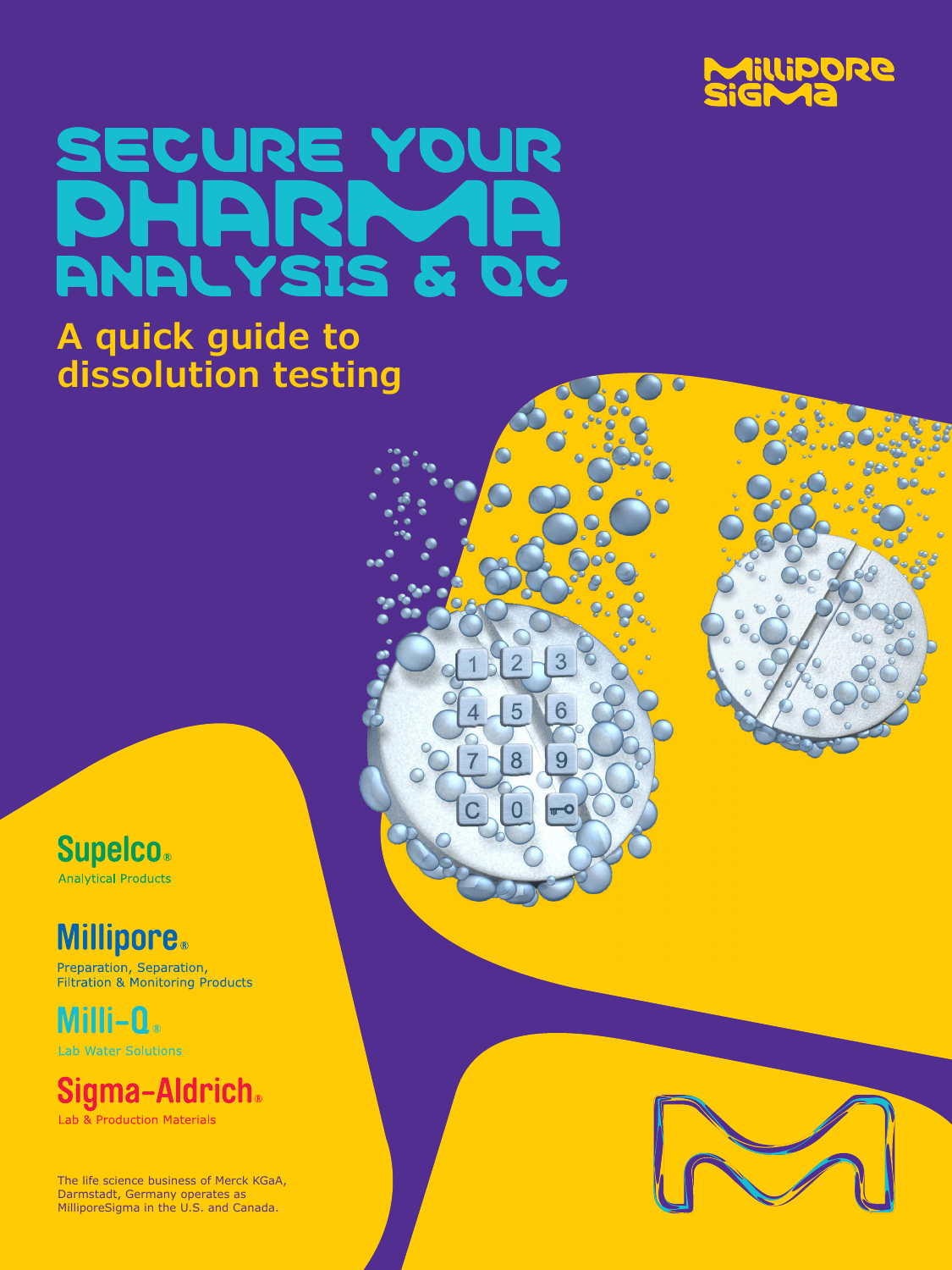**MilliporeSigma has brought together the world's leading Life Science brands, so whatever your life science problem, you can benefit from our expert products and services.**

### **Supelco.**

#### **Analytical Products**

The Sigma-Aldrich® portfolio of MilliporeSigma offers a strong and ever-expanding offering of lab and production materials. Through our technical support and scientific partnerships, we help connect our customers with a whole world of progress.

The Millipore® portfolio of MilliporeSigma offers an ecosystem of industry-leading products and services, spanning preparation, separation, filtration and monitoring – all of which are deeply rooted in quality, reliability and timetested processes. Our proven products, regulatory and application expertise are a strong foundation you can rely on to consistently perform at the highest level.

### Milli-0.

#### Lab Water Solutions

The Milli-Q® portfolio of lab water solutions of MilliporeSigma takes care of all your water quality and purity needs. Our solutions are backed by consistent quality and full compliance and work seamlessly together to let you focus on your vital work.

### Sigma-Aldrich.

**Lab & Production Materials** 

The Supelco® portfolio of analytical solutions of MilliporeSigma is developed by analytical chemists for analytical chemists to ensure your results are accurate, precise and reproducible. Every product is meticulously quality-controlled to maintain the integrity of your testing protocols and, with our dedicated scientists, the expertise you need is always on hand.

### **Ilipore**

Preparation, Separation, **Filtration & Monitoring Products** 

#### **What is dissolution testing?**

Dissolution testing is the measurement of how quickly an orally administered drug (e.g. tablet) dissolves and releases a drug. Analytical measurements by UV spectroscopy or HPLC analysis are made at specific time points to determine rates of release.



#### **Why is it critical?**

*In vitro* dissolution testing is a critical, multistep QC analysis used to characterize the efficacy of solid oral dosage dissolution workflow. Dissolution testing measures the rate and extent of drug dissolution under standardized conditions. In early drug development, dissolution testing aids in formulation design and optimization, while in commercial drug production, dissolution testing serves as a critical quality control process, ensuring batch-to-batch consistency.

#### **Method validation – what to consider?**

Since precise, reliable quantification of analytes is critical in dissolution testing, method validation should include considerations of lab water quality, reagent consistency and sample filter validation studies to evaluate sources of unwanted variation and sensitivity issues caused by analyte loss to the membrane. Proper validation combined with reliable high-quality product sourcing is important to maintain high QC standards and regulatory compliance.



**Why analyte binding to syringe filters must be studied during filter validation for QC testing**

[Discover a range of reliable, consistent filters and reagents for your dissolution](#page-2-0)  testing protocol backed by our extensive pharmaceutical analysis expertise.

### **[Learn More](https://www.sigmaaldrich.com/technical-documents/articles/biology/membranes-and-devices-for-dissolution-testing.html)**



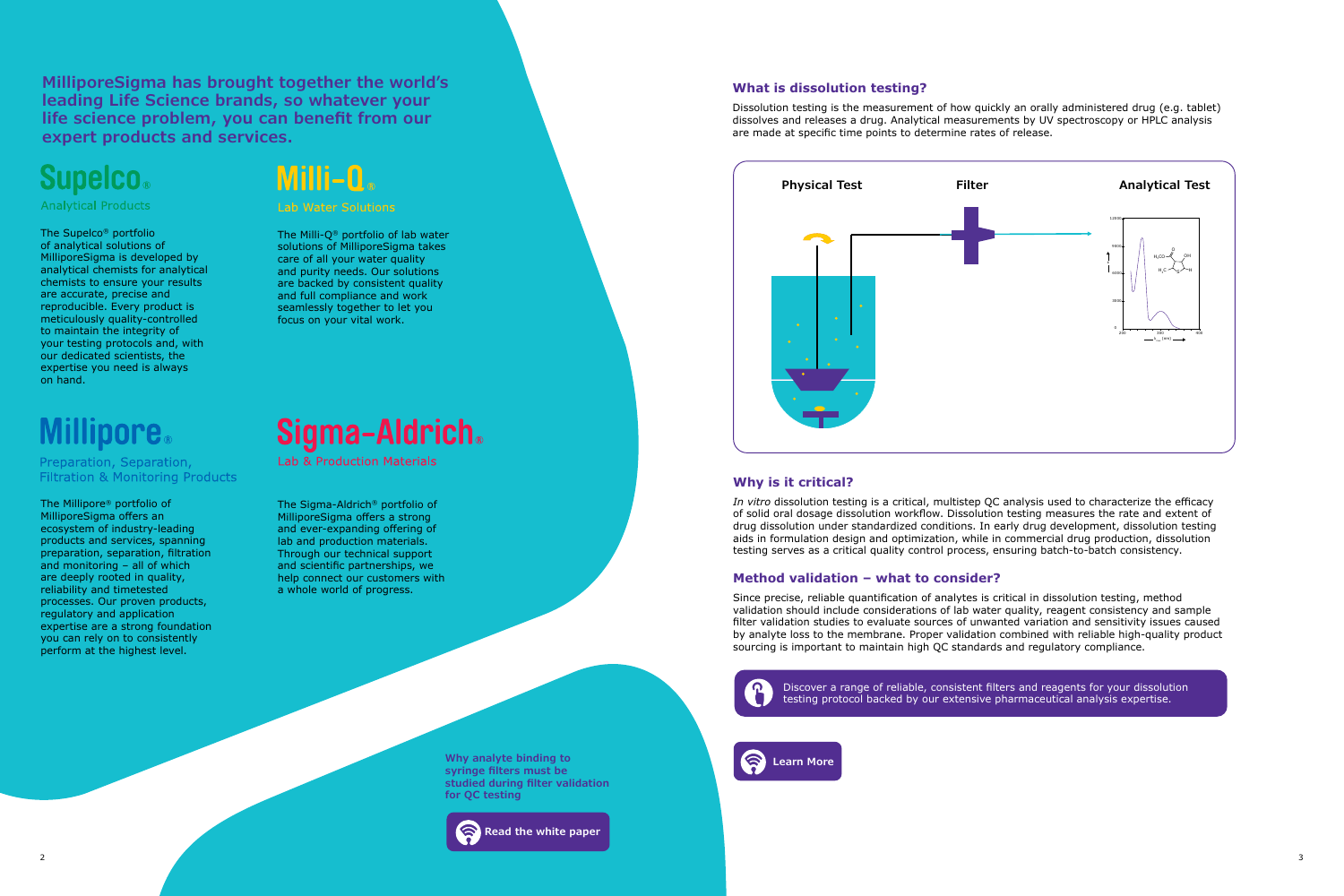# SOLID DOSAGE DISSOLUTION WORKFLOW



• IVIVC



- NDA submission
- FDA requirement
- IVIVC



- 
- Manufacturing changes
- Process modifications
- QC release test
- IVIVC



- Bio-equivalence
- Manufacturing changes
- QC release test
- (Ph EUR/USP/JP/ChP…)
- IVIVC

### <span id="page-2-0"></span>**From Development to Drug Release**

- 
- **[Solvents, inorganics,](https://www.sigmaaldrich.com/analytical-chromatography/analytical-reagents/smart-up-your-lab.html)  [safety & essentials](https://www.sigmaaldrich.com/analytical-chromatography/analytical-reagents/smart-up-your-lab.html)**
- **[Milli-Q®](https://www.sigmaaldrich.com/technical-documents/articles/biology/water-purification-systems/milli-q-iq7003-7005.html) water purification systems**
- **A** [High purity reagents](https://www.sigmaaldrich.com/analytical-chromatography/analytical-products.html?TablePage=117802193)
- **A** [High purity solvent](https://www.sigmaaldrich.com/chemistry/solvents.html)
- **Mobile phase filtration**
- **A** HPLC & UHPLC columns
- **[Pipettes, pipettors,](https://www.sigmaaldrich.com/labware.html)  [tips & labware](https://www.sigmaaldrich.com/labware.html)**